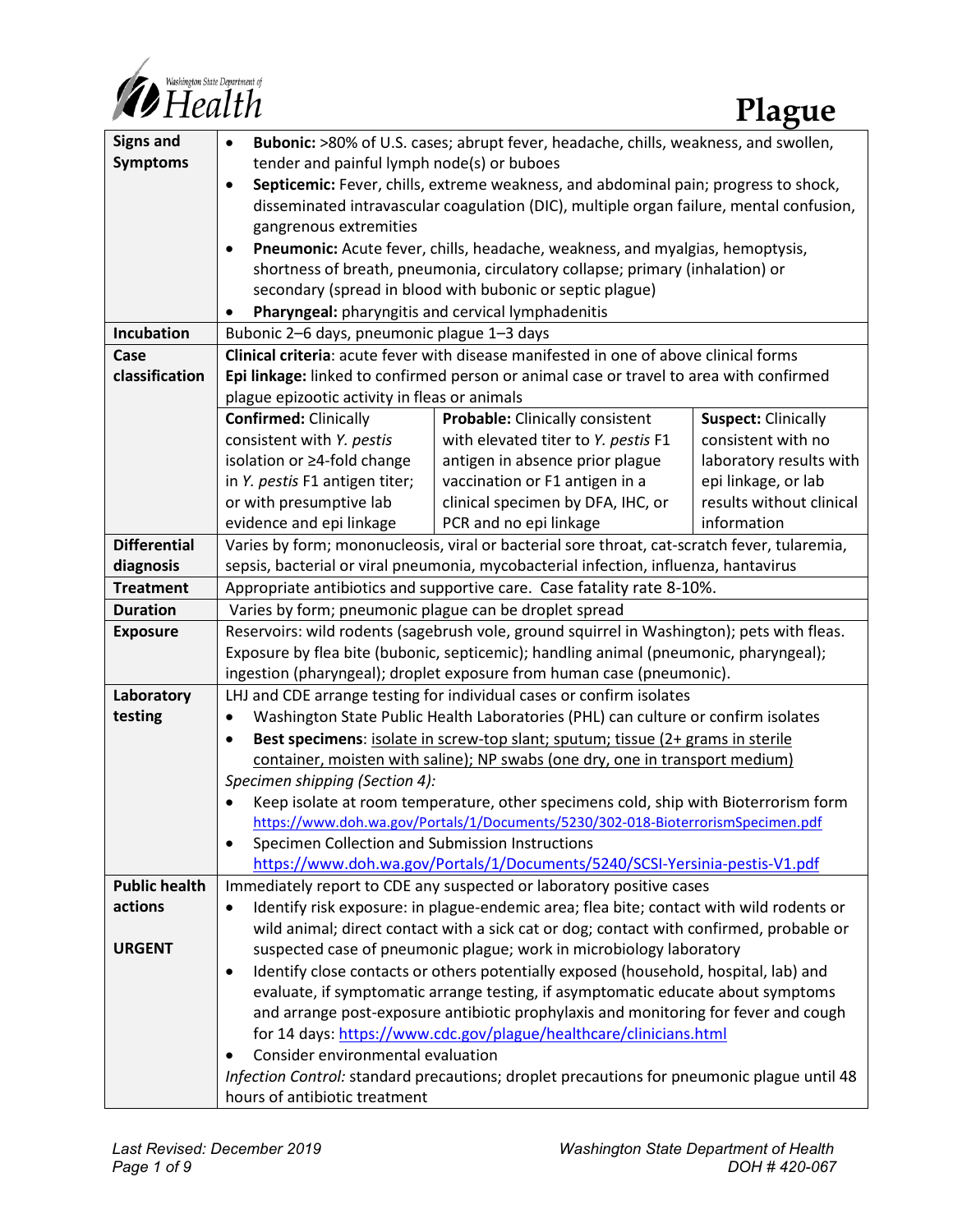# **Plague**

# **1. DISEASE REPORTING**

#### **A. Purpose of Reporting and Surveillance**

- 1. To assist in the diagnosis and treatment of cases.
- 2. To identify potentially exposed close contacts, health care workers, and laboratory personnel and to provide counseling.
- 3. To identify sources of transmission (e.g., wild rodents or other animals) and to prevent further transmission from such sources.
- 4. To raise suspicion of a possible bioterrorism event if there is no natural exposure source.

#### **B. Legal Reporting Requirements**

- 1. Health care providers: **Immediately notifiable to local health jurisdiction.**
- 2. Health care facilities: **Immediately notifiable to local health jurisdiction**.
- 3. Laboratories: *Yersinia pestis* **immediately notifiable to local health jurisdiction**; specimen submission required — culture or other appropriate clinical material (2 business days).
- 4. Veterinarians: **Suspected human cases notifiable immediately to the local health jurisdiction**; animal cases notifiable to Washington State Department of Agriculture (see: [https://app.leg.wa.gov/WAC/default.aspx?cite=16-70\)](https://app.leg.wa.gov/WAC/default.aspx?cite=16-70).
- 5. Local health jurisdictions: **Suspected and confirmed cases are immediately notifiable** to the Washington State Department of Health (DOH) Office of Communicable Disease Epidemiology (CDE) (206-418-5500 or 1-877-539-4344).

#### **C. Local Health Jurisdiction Investigation Responsibilities**

- 1. **If bioterrorism is suspected, immediately report the case to DOH: 1-877-539-4344.**
- 2. Facilitate the transport of specimens to Washington State Public Health Laboratories for confirmatory testing.
- 3. Educate potentially exposed persons about signs and symptoms of disease; recommend antibiotic prophylaxis as needed.
- 4. Report all *suspected, probable* and *confirmed* cases to CDE (definition below). Complete a report form [\(https://www.doh.wa.gov/Portals/1/Documents/5100/210-058-ReportForm-](https://www.doh.wa.gov/Portals/1/Documents/5100/210-058-ReportForm-Plague.pdf)[Plague.pdf\)](https://www.doh.wa.gov/Portals/1/Documents/5100/210-058-ReportForm-Plague.pdf) and enter in the Washington Disease Reporting System (WDRS).

# **2. THE DISEASE AND ITS EPIDEMIOLOGY**

#### **A. Etiologic Agent**

Plague is caused by *Yersinia pestis*, a non-spore-forming, non-motile Gram-negative coccobacillus with a characteristic "safety pin" appearance due to bipolar staining. *Y. pestis* is viable for weeks in moist conditions and may survive an hour in the air, but is killed by sunlight or heat. It is naturally maintained in an enzootic cycle involving fleas and the rodent hosts on which they feed.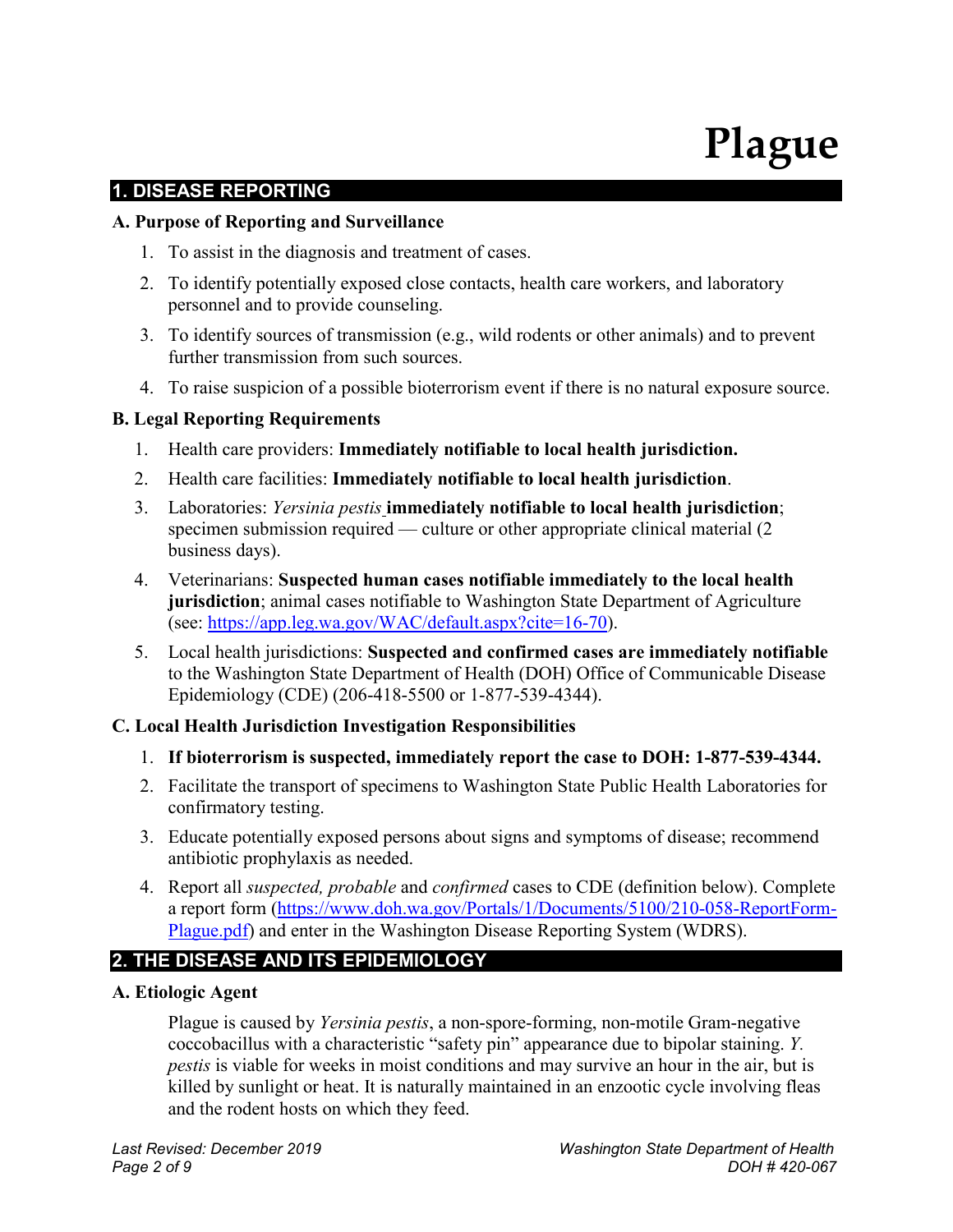## **B. Description of Illness**

*Yersinia pestis* infection in humans occurs as four main clinical forms depending on route of transmission. Additional rare forms of plague include meningeal and cutaneous. Overall about 11% of plague cases in the United States are fatal.

## **1. Bubonic Plague**

The bubonic form accounts for over 80% of plague cases in the United States. Patients typically experience a sudden onset of fever, headache, chills, and weakness, and one or more swollen, tender and painful lymph nodes. This form is usually the result of an infected flea bite. Symptoms progress rapidly, with development of lymphadenitis, which becomes very painful. The bacteria multiply in the lymph node closest to where the bacteria entered the human body. These swollen lymph nodes are known as buboes, which are typically found in the inguinal (groin) region, but also the axillary (armpit) or cervical (neck) region. Untreated bubonic plague can progress to cause septicemic or secondary pneumonic plague. Rarely, it progresses to meningitis.

## **2. Septicemic Plague**

The primary septicemic form occurs in about 10% of plague cases in the United States. Diagnosis can be difficult because buboes are not seen in primary septicemic plague. Septicemic plague can be secondary to bubonic plague. Fever, chills, extreme weakness, and abdominal pain are common. Patients may progress to endotoxic-shock, disseminated intravascular coagulation (DIC), multiple organ failure, acute respiratory distress syndrome (ARDS), mental confusion, gangrenous extremities (black plague), and death. This form results from bites of infected fleas or from handling an infected animal.

#### **3. Pneumonic Plague**

About 3% of plague patients in the United States develop primary pneumonic plague. Secondary pneumonic plague can also result from the spread of *Y. pestis* to the lungs in patients with untreated bubonic or septicemic infection. Primary pneumonic plague results from inhaling infectious droplets in the air. Pneumonic plague causes acute onset of fever, chills, headache, weakness, and myalgias, followed within 24 hours by cough with bloody sputum. The pneumonia progresses rapidly, resulting in dyspnea, stridor, and cyanosis, terminating in respiratory failure, circulatory collapse, and death. Pneumonic plague is the most serious form of the disease and is the only form of plague that can be spread from person to person (by infectious droplets).

#### **4. Pharyngeal**

Sore throat and cervical lymphadenitis from exposure to larger infectious droplets or ingestion of infected tissues.

# **C. Plague in Washington State**

Plague infections of animals occur in the state, mainly in eastern counties but also in western Washington. Statewide serologic sampling of 8,921 wild carnivores between 1975 and 2015 showed 2.5% seropositivity (DOH summary: [https://www.doh.wa.gov/Portals/1/Documents/Pubs/333-401.pdf\)](https://www.doh.wa.gov/Portals/1/Documents/Pubs/333-401.pdf) indicating the presence of infected wild rodents. However, sampling during 2003-2014 found only a single positive coyote (0.11%), indicating possible decrease in infected rodent populations over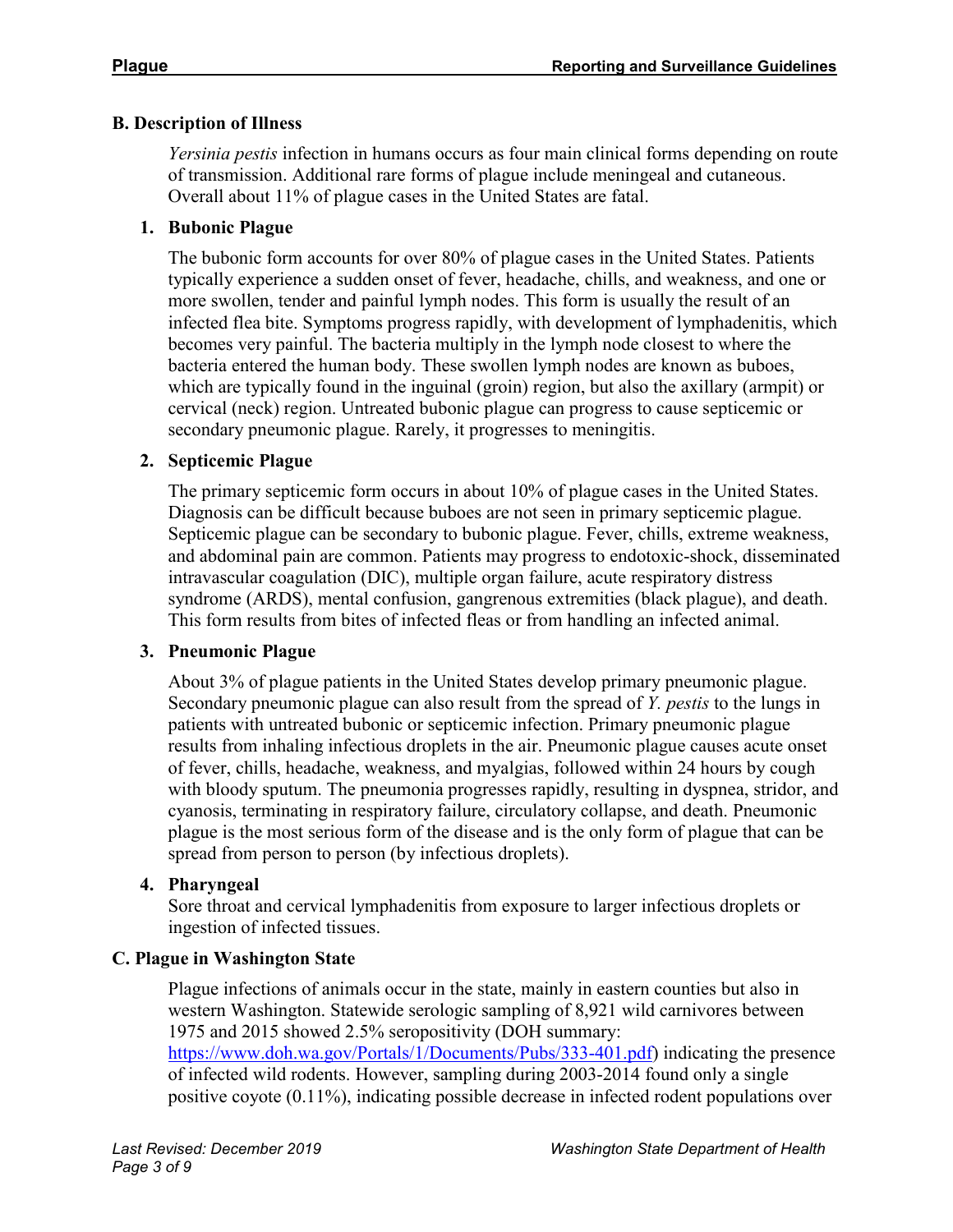time. Human plague infections are extremely rare, the last report was an animal trapper exposed while skinning a bobcat in Yakima County in 1984. In Oregon, one person was diagnosed with plague in 2015.

Nationally, plague occurs mainly in southwestern states with an average of 7 cases annually.

## **D. Vectors and Reservoirs**

Wild rodents (especially squirrels, prairie dogs, other burrowing rodents) are the reservoir of *Y. pestis* which is transmitted by fleas. In eastern Washington the sagebrush vole is the major reservoir; ground squirrels are competent reservoirs in the south central Cascades. *Y. pestis* can spread from rodents to other wildlife, domestic animals, and humans.

#### **E. Modes of Transmission**

## **1. Flea Bites**

The most common means of transmission to humans is through bites from fleas infected with *Y. pestis*. During plague epizootics, many rodents die, causing fleas to seek other sources of blood. Fleas can remain infective for months. People or animals in places where rodents have recently died from plague are at risk of infection from flea bites.

## **2. Infected Animals**

Handling tissues or bodily fluids of infected rodents or other animals can cause human infection. Cats and dogs that become infected (due to eating infected rodents or bites by their fleas) have been sources of human infection through direct contact, bites and scratches, bringing home plague-infected fleas that bite humans, or respiratory droplets from animals with pneumonic plague. A recent outbreak of human pneumonic plague in Colorado was associated with dog-to-human transmission

[\(https://www.cdc.gov/mmwr/preview/mmwrhtml/mm6416a1.htm\)](https://www.cdc.gov/mmwr/preview/mmwrhtml/mm6416a1.htm).

# **3. Infected Humans**

Person-to-person transmission occurs from patients with pneumonic plague through respiratory droplet spread. Individuals with bubonic plague are infectious when buboes or other cutaneous lesions are draining. Typically, transmission requires direct and close contact with the person infected with plague.

#### **4. Intentional Dissemination**

Intentional dissemination of plague would most likely occur as an aerosol release of the organism, resulting in pneumonic plague. Because of this route of exposure, exposed persons would likely develop primary pneumonic plague and would then be a potential source of person-to-person transmission.

#### **F. Incubation Period**

Generally, the incubation period for plague is 1–7 days with bubonic plague occurring 2– 6 days and primary pneumonic plague occurring 1–3 days after an exposure.

#### **G. Period of Communicability**

Patients with pneumonic plague are communicable at the onset of symptoms. The infection generates an intense cough reflex, which readily disperses respiratory droplets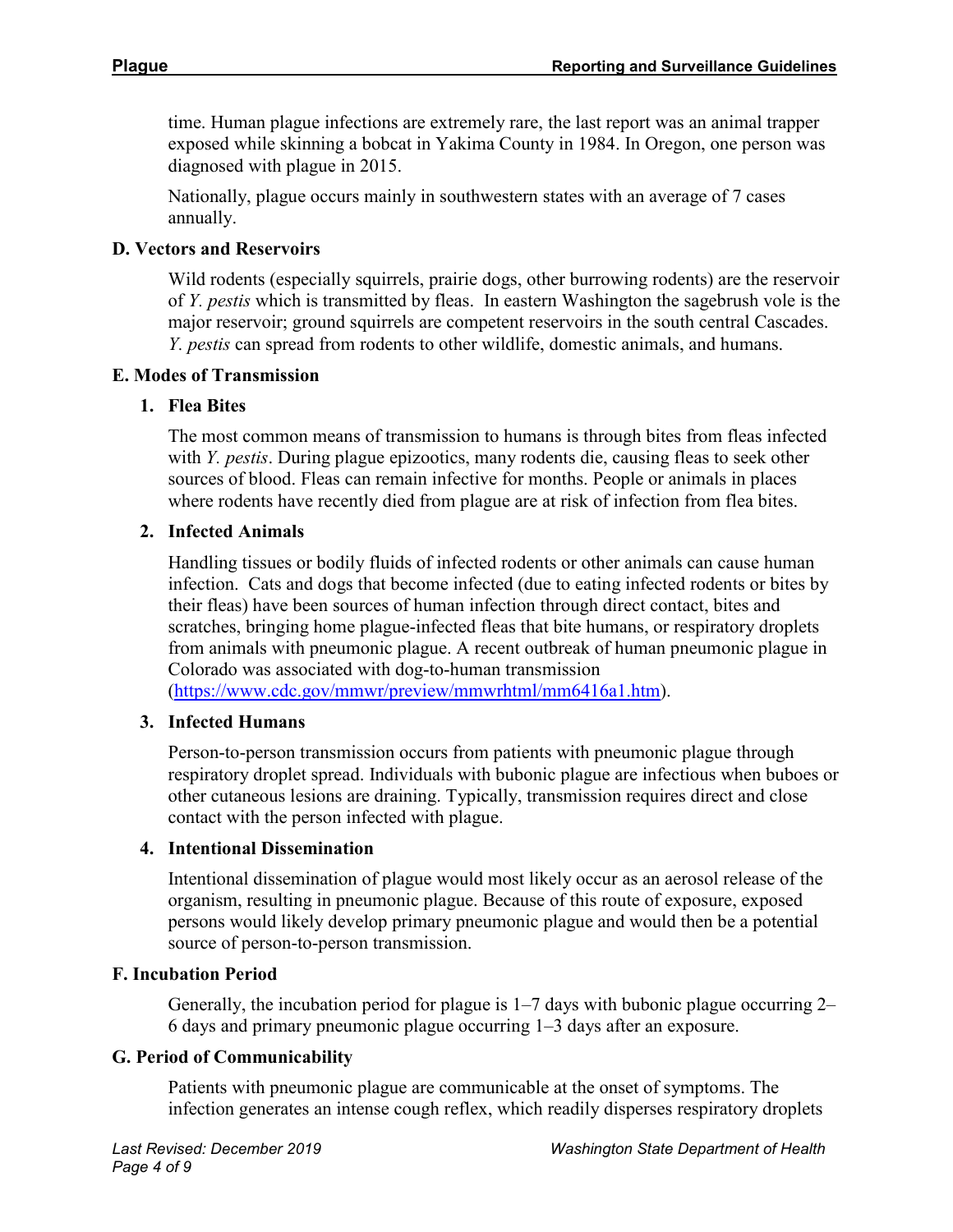capable of exposing close contacts. Patients with pneumonic plague are infectious until completion of at least 48 hours of appropriate antibiotic therapy.

Exudates from buboes contain viable *Y. pestis* organisms and patients with draining buboes are communicable until lesions are surgically excised or heal.

#### **H. Treatment**

Treatment includes prompt therapy with appropriate antibiotics and supportive care.

#### **3. CASE DEFINITIONS**

#### **A. Clinical Description**

An illness characterized by acute onset of fever as reported by the patient or healthcare provider with or without one or more of the following specific clinical manifestations:

- Regional lymphadenitis (bubonic plague)
- Septicemia (septicemic plague)
- Pneumonia (pneumonic plague)
- Pharyngitis and cervical lymphadenitis (pharyngeal plague)

#### **B. Laboratory Criteria for Diagnosis**

1. Presumptive\*:

- Elevated serum antibody titer(s) to *Yersinia pestis* fraction 1 (F1) antigen (without documented fourfold or greater change) in a patient with no history of plague vaccination or
- Detection of *Yersinia pestis* specific DNA or antigens, including F1 antigen, in a clinical specimen by direct fluorescent antibody assay (DFA), immunohistochemical assay (IHC), or polymerase chain reaction (PCR)

#### 2. Confirmatory:

- Isolation of *Y. pestis* from a clinical specimen with culture identification validated by a secondary assay (e.g., bacteriophage lysis assay, direct fluorescent antibody assay) or
- Fourfold or greater change in paired serum antibody titer to *Y. pestis* F1 antigen

\* Other laboratory tests, including rapid bedside tests, are in use in some low resourced international settings but are not recommended as laboratory evidence of plague infection in the United States.

#### **C. Exposure**

*Criteria for epidemiologic linkage are dependent upon exposure, which may include*:

- Epidemiologic linkage to a person or animals with confirmatory laboratory evidence within the prior two weeks
- Close contact with a confirmed pneumonic plague case, including, but not limited to, presence within two meters of a person with active cough due to pneumonic plague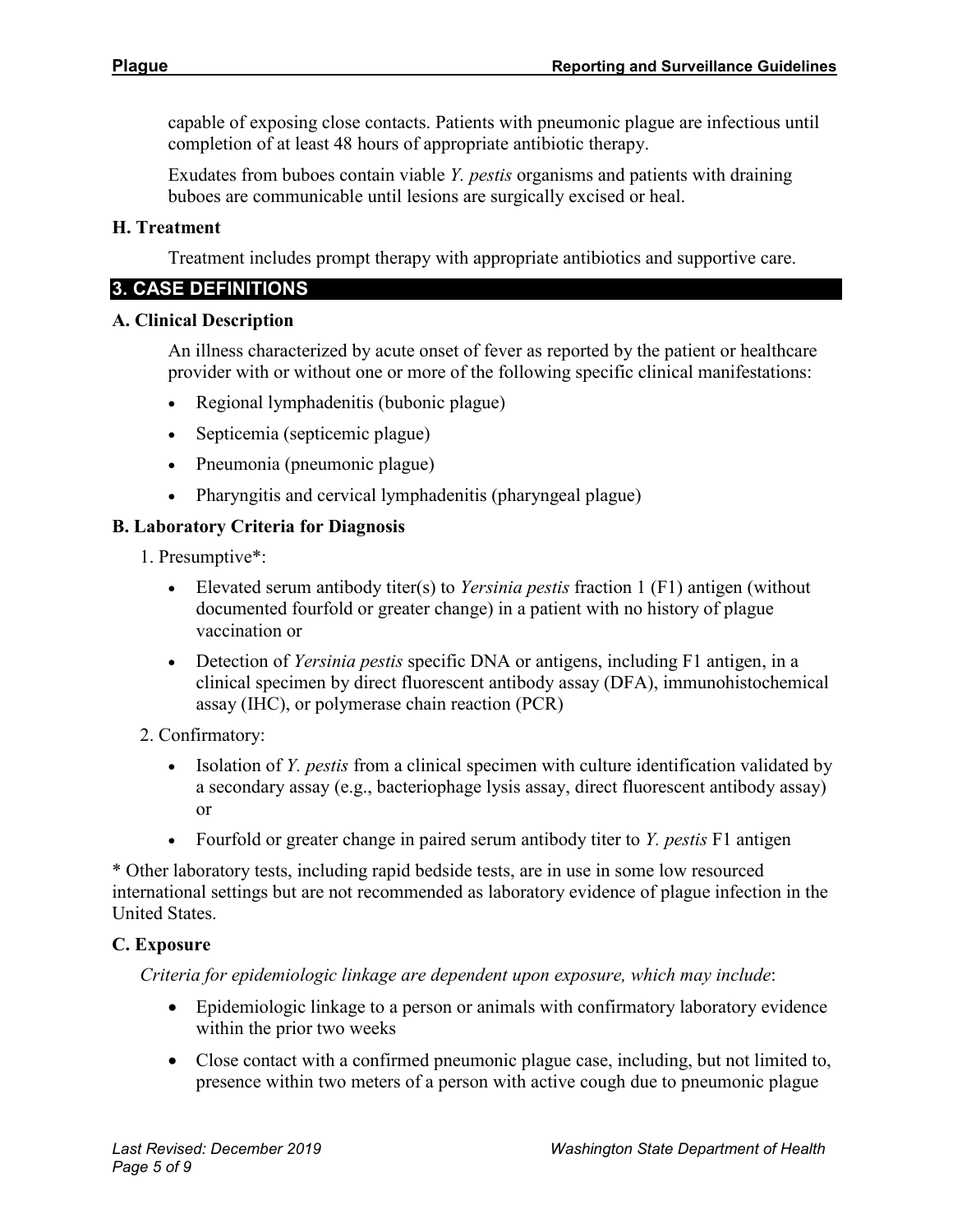• Residence in or travel to a geographically-localized area with confirmed plague epizootic activity in fleas or animals within two weeks of illness onset

## **D. Case Definition (2020)**

*Suspect*:

- A clinically compatible case with epidemiologic linkage without laboratory evidence, OR
- Confirmed or presumptive laboratory evidence without any associated clinical information

#### *Probable*:

• A clinically compatible case with presumptive laboratory evidence without epidemiologic linkage in absence of an alternative diagnosis

#### *Confirmed*:

- A clinically compatible case with confirmatory laboratory evidence, OR
- A clinically-compatible case with presumptive laboratory evidence AND epidemiologic linkage

Serial or subsequent plague infections in one individual should only be counted if there is a new epidemiologically-compatible exposure and new onset of symptoms.

# **4. DIAGNOSIS AND LABORATORY SERVICES**

#### **A. Laboratory Diagnosis**

*Yersinia pestis* can be isolated from a variety of bodily fluids and tissues including bubo aspirates, blood, and tracheal/bronchial washings for bubonic, septicemic, and pneumonic forms, respectively. Specimens intended for culture should be taken **before** initiation of antibiotic treatment. Microbiology laboratory personnel should be alerted when *Y. pestis* is suspected, as laboratory acquired cases of plague have been reported. **Confirmatory laboratory testing must be performed by a reference laboratory such as the Washington State Public Health Laboratories.** If cultures do not detect the organism, serologic testing can be used to diagnose plague. Bipolar staining may be seen (Gram, Wright, Giemsa, or Wayson stain).

#### **B. Tests Available at the Washington State Department of Health Public Health Laboratories (PHL)**

PHL provide identification of *Y. pestis* from pure isolates as well as culturing of clinical specimens. Serologic tests are not performed at PHL but will be forwarded to the CDC for testing. PHL also perform rapid diagnostic testing in suspected bioterrorism situations. Contact Office of Communicable Disease Epidemiology (CDE) for approval prior to collection and shipment of specimens.

Note that PHL require all clinical specimens have two patient identifiers, a name **and** a second identifier (e.g., date of birth) both on the specimen label and on the submission form. Due to laboratory accreditation standards, specimens will be rejected for testing if not properly identified. Also include specimen source and collection date.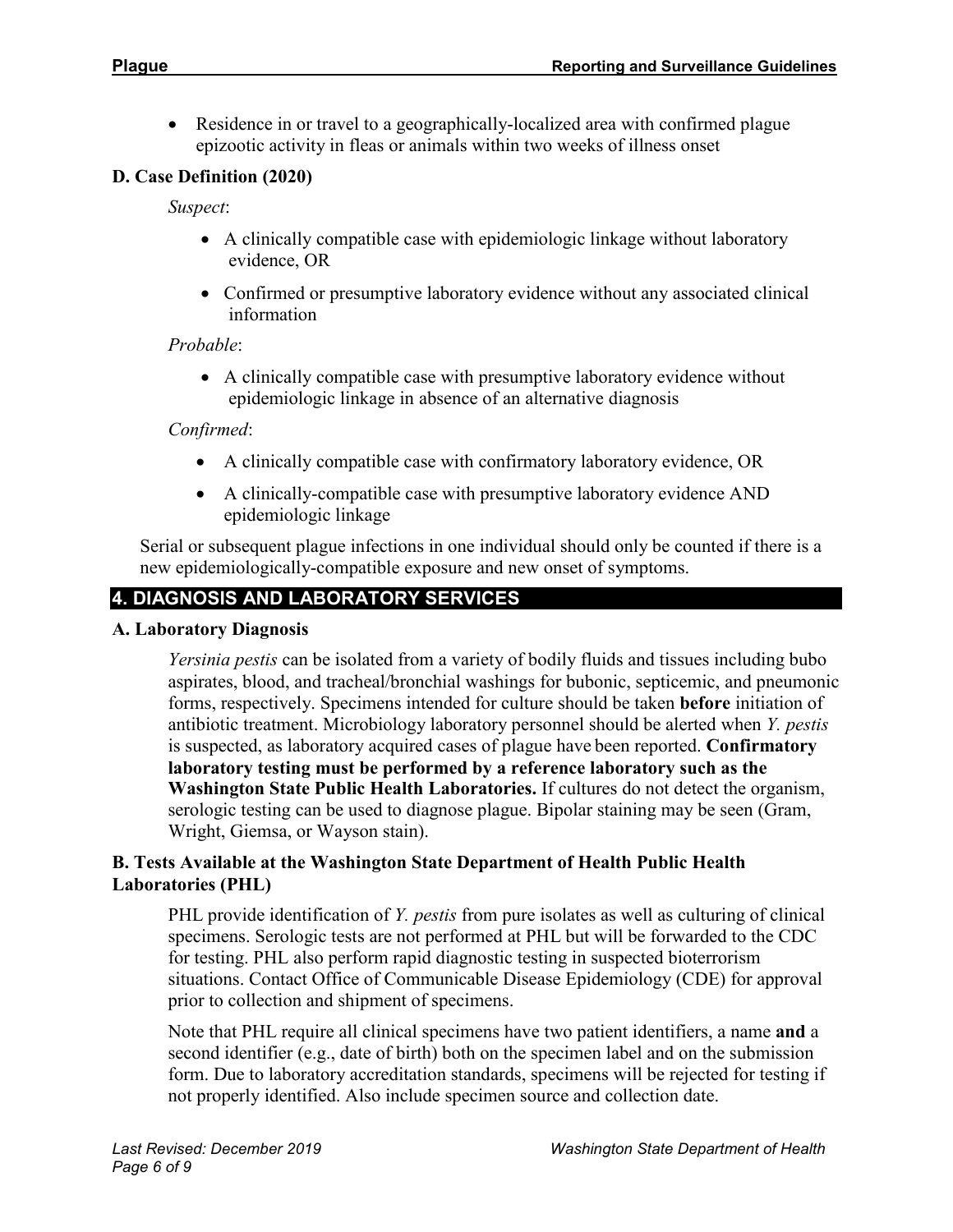## **C. Specimen Collection (and Shipping)**

Consult CDE prior to specimen preparation and shipment (206-418-5500). For details of specimen requirements and appropriate shipping procedures for *Y. pestis* see: [https://www.doh.wa.gov/ForPublicHealthandHealthcareProviders/PublicHealthLaborator](https://www.doh.wa.gov/ForPublicHealthandHealthcareProviders/PublicHealthLaboratories/MicrobiologyLabTestMenu) [ies/MicrobiologyLabTestMenu](https://www.doh.wa.gov/ForPublicHealthandHealthcareProviders/PublicHealthLaboratories/MicrobiologyLabTestMenu)

Culture: Ship isolates with a completed PHL Bioterrorism form: [\(https://www.doh.wa.gov/Portals/1/Documents/5230/302-018-](https://www.doh.wa.gov/Portals/1/Documents/5230/302-018-BioterrorismSpecimen.pdf) [BioterrorismSpecimen.pdf\)](https://www.doh.wa.gov/Portals/1/Documents/5230/302-018-BioterrorismSpecimen.pdf)*.*

Serology: Obtain one serum specimen as early in the illness as possible and a second sample 1 to 4 months after antibiotic therapy has ceased. Refrigerate specimens and transported cold. Avoid repeated freeze-thaw cycles. Submit specimens with a completed PHL serology examinations form:

[\(https://www.doh.wa.gov/Portals/1/Documents/5230/302-017-SerVirHIV.pdf\)](https://www.doh.wa.gov/Portals/1/Documents/5230/302-017-SerVirHIV.pdf).

# **5. ROUTINE CASE INVESTIGATION**

Interview the case or others who may be able to provide pertinent information.

## **A. Evaluate the Diagnosis**

Review the clinical presentation and laboratory results. **Confirmatory laboratory testing should be performed by a reference laboratory such as Washington State Public Health Laboratories (PHL).** Facilitate submission of specimens to PHL for confirmation. For sporadic cases proceed with investigation after preliminary or confirmatory laboratory results are available. During an outbreak event or a potential bioterrorism situation, start investigation before laboratory results are available if needed.

#### **B. Identify Potential Sources of Infection**

Review clinical presentation and history to determine appropriate potential exposures (i.e., bubonic presentation would indicate most likely flea bite or animal carcass exposure; pneumonic presentation would indicate inhalation exposure). Investigate possible exposures during the period 1 to 7 days before onset, including a history of:

- 1. Travel to plague endemic areas (e.g., New Mexico, Arizona, Colorado, California, or parts of Washington or Oregon known to have plague activity);
- 2. Bites by fleas;
- 3. Contact with wild or commensal rodents or hunting/skinning wild animals;
- 4. Direct contact with a sick cat or dog (holding, petting, being bitten or scratched);
- 5. Contact with individuals with confirmed, probable or suspected pneumonic plague;
- 6. Work in microbiology laboratory.

# **C. Identify Close Contacts or Others Potentially Exposed to the Patient**

- 1. Identify persons having household, hospital or other close contact with persons with pneumonic plague and educate them of symptoms of illness to facilitate diagnosis.
- 2. Identify laboratory workers and health care providers exposed to specimens or laboratory isolates and educate them of symptoms of illness to facilitate diagnosis.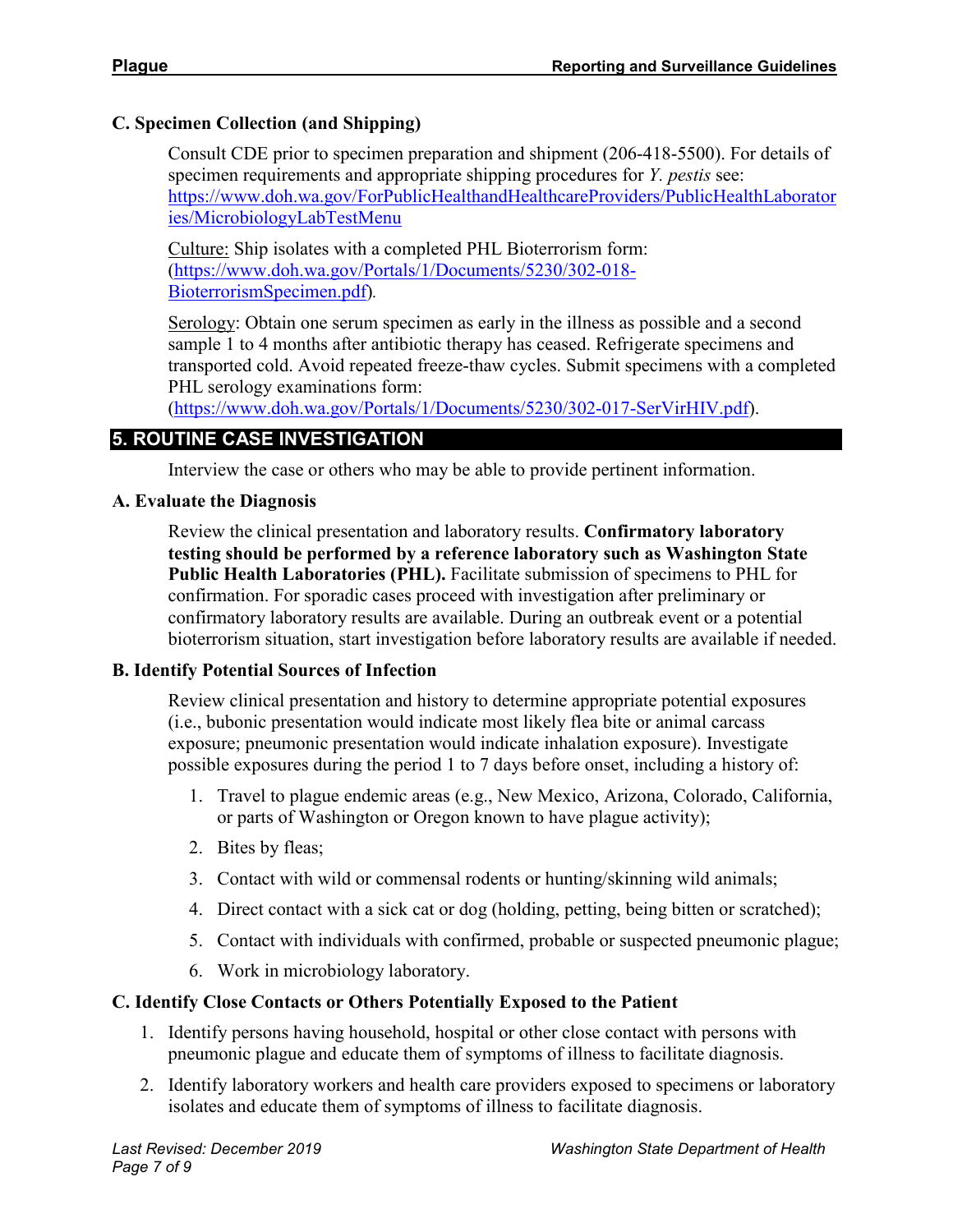Persons having household, hospital or other close contact with pneumonic plague cases, or direct contact with infected bodily fluids or tissues (including from infected animals) should receive post-exposure antibiotic prophylaxis and be monitored for fever and cough for 14 days. See: [https://www.cdc.gov/plague/healthcare/clinicians.html.](https://www.cdc.gov/plague/healthcare/clinicians.html)

Guidelines for post-exposure prophylaxis are outlined here: <https://www.cdc.gov/plague/healthcare/clinicians.html>

## **D. Identify Potentially Exposed Persons**

1. Identify and contact persons who participated with the case in any of the activities listed above. If any contacts are ill, inform them (or their physician) of possible exposure, in order to facilitate proper diagnosis and therapy.

# **E. Environmental Evaluation**

- 1. If the source of infection appears to be wild rodents, the public should be informed of the risk of and how to avoid contact with potentially plague infected rodent populations.
- 2. If the source appears to be contact with plague-infected commensal rodents (i.e., rodent living in close association to humans, such as urban rats and pet rodents) or domestic cats, it can be assumed that this is due to spill over from a wild rodent population, and further investigation of the animal source is warranted.

## **F. Infection Control Recommendations/Case Management**

- 1. Pneumonic plague: Droplet precautions are indicated for all patients until at least 48 hours after appropriate therapy has been initiated.
- 2. Bubonic plague: Hospitalized patients should be cared for using standard precautions.

# **6. MANAGING SPECIAL SITUATIONS**

#### **A. Bioterrorist Event**

*Yersinia pestis* is classified as a bioterrorism "category A" agent (of greatest concern) because it can be easily disseminated by aerosol, be transmitted from person to person (pneumonic plague) and cause severe illness and death. Suspect an intentional release (bioterrorist event) if unusual clusters of pneumonia occur in persons who are otherwise healthy or are in common buildings. **If plague is suspected immediately call Office of Communicable Disease Epidemiology (1-877-539-4344 or 206-418-5500)***.*

In event of a biological attack, antibiotic prophylaxis may be recommended for a suspected or known exposure to *Y. pesti*s. For more information, see Recommendations of the Working Group on Civilian Biodefense, JAMA.2000;283;2281-90.

# **7. ROUTINE PREVENTION**

#### **A. Immunization Recommendations**

There is currently no commercially available vaccine against plague in the United States.

#### **B. Routine Prevention**

1. **Avoid contact with sick or dead wild animals.** Wear gloves if handling dead animals. When skinning wild game keep gloves away from eyes and other mucous membranes.